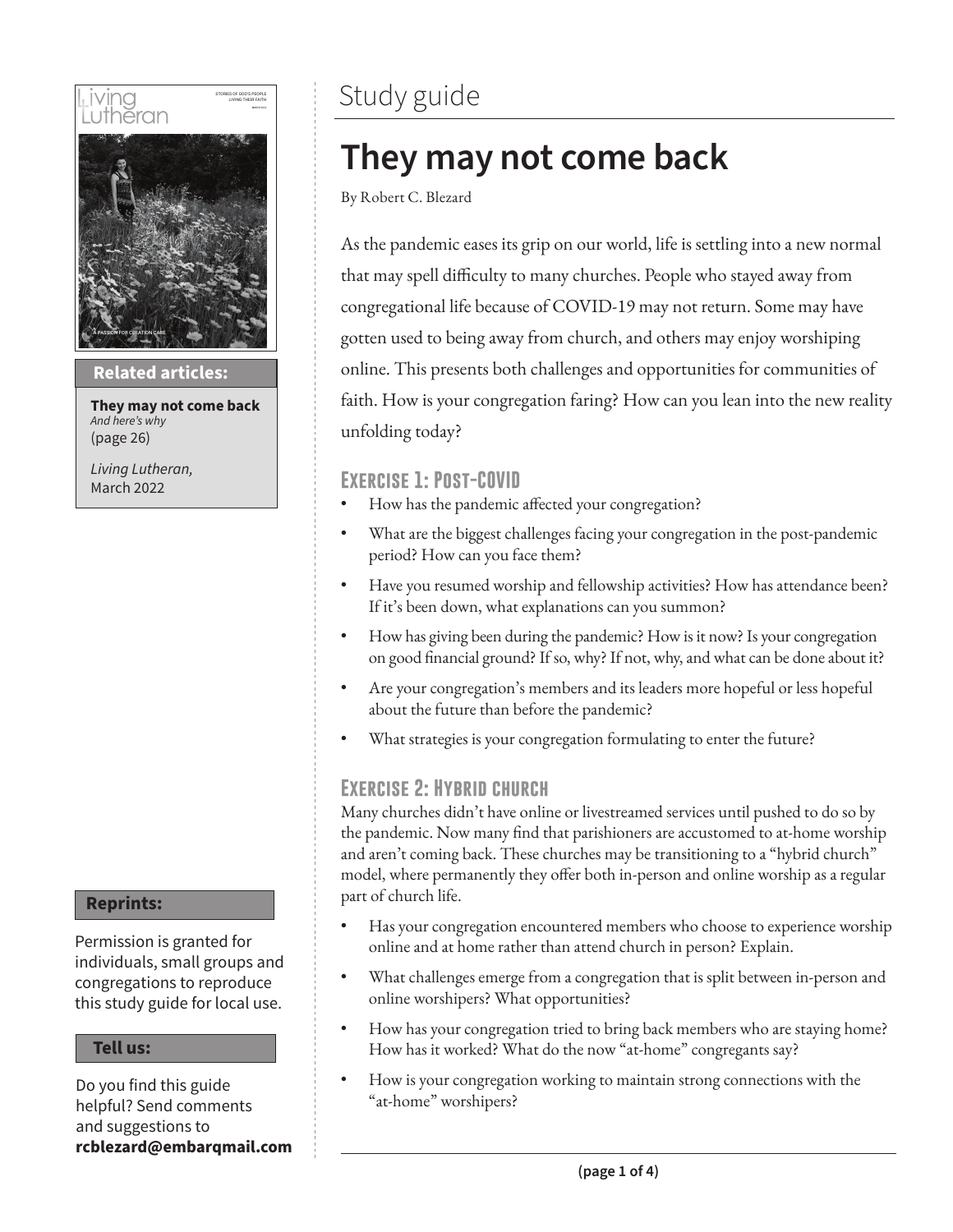

**Contact us:**



8765 W. Higgins Rd. Chicago, IL 60631 (800) 638-3522, ext. 2540 **livinglutheran@elca.org livinglutheran.org**

*Living Lutheran* is the magazine of the Evangelical Lutheran Church in America.



**Evangelical Lutheran Church in America** God's work. Our hands.

## Study guide: **They may not come back**

### *continued*

- Has your congregation decided to go with the "hybrid church" model?
- If so, how is it working to improve and keep fresh the online worship experience and keep at-home worshipers involved in church life?
- If not, why not? How does that decision best fit your context?

### **Exercise 3: Age of Association**

The ELCA is a denomination founded on principles of what professor Ted Smith calls "The Age of Association." The principles have served us well, but now they have limitations. How about your congregation?

- What is your understanding of the principles that gathered and sustained churches during the Age of Association?
- What were the positive aspects of this age and its underlying principles?
- How did they fit their own time and place?
- How has the world changed?
- Is your congregation an Age of Association church?
- How has that served your church in the past? How is it serving your church now?
- What challenges arise from your congregation being from the Age of Association? How are you strategizing to meet those challenges?
- Describe the roles of "faithful innovation" and "thinking outside the box" in adapting to a new reality.

### **Exercise 4: Age of Authenticity**

Changes in our culture have given rise to what philosopher Charles Taylor calls "The Age of Authenticity" for religious institutions.

- What is your understanding of the principles and concepts undergirding the Age of Authenticity?
- What social and cultural factors have given rise to this age?
- How does it differ from the Age of Association?
- What are its positive aspects?
- What opportunities does it present for Christians and congregations to have a meaningful faith journey?
- How can congregations formed during the Age of Association adapt to the new age? What opportunities present themselves?

### **Exercise 5: Core practices**

The article's author writes: "The core practices of Christian faith and community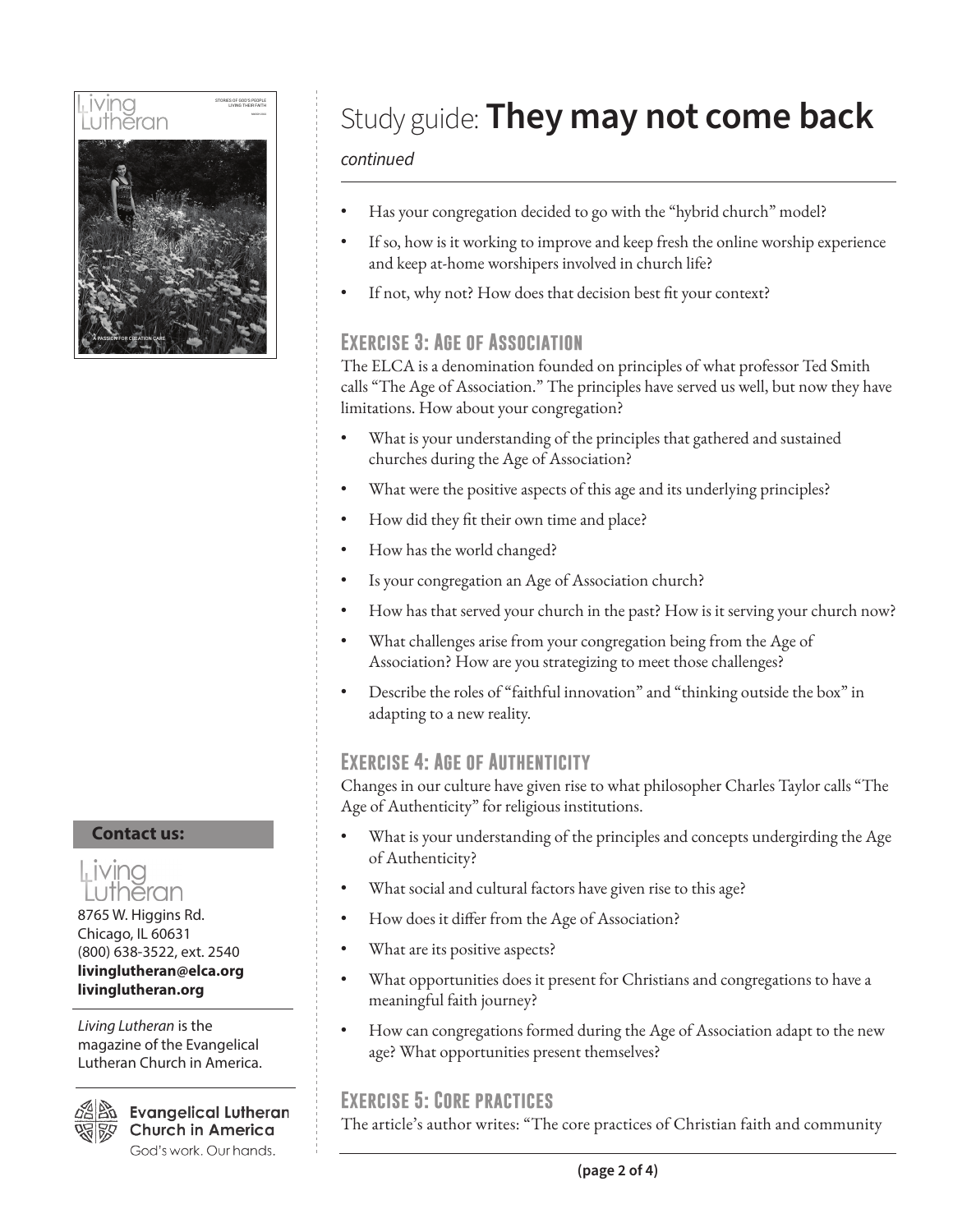

**Contact us:**



8765 W. Higgins Rd. Chicago, IL 60631 (800) 638-3522, ext. 2540 **livinglutheran@elca.org livinglutheran.org**

*Living Lutheran* is the magazine of the Evangelical Lutheran Church in America.



**Evangelical Lutheran Church in America** God's work. Our hands.

# Study guide: **They may not come back**

### *continued*

must endure, but their organizational expression will need to change. ... It will require a lot of experimentation—what I and my colleagues at Luther Seminary call faithful innovation."

- What are the "core practices" that must endure in our denomination and your congregation? List them, then make the case for why they must endure.
- Which practices could be let go? List them and make the case.
- How is your congregation's "organizational expression" changing? Is it voluntary and strategic, or forced by circumstances and done as a coping mechanism? Or necessitated by hardship?
- Is your congregation poised and prepared to enter into a time of experimentation and faithful innovation? If so, what does that look like? What strategies are you putting in place? If not, why not? How might your congregation begin planning for experimentation and faithful innovation?
- What are the current strengths and assets of your congregation? How might they assist your congregation in adapting, experimenting and faithfully innovating into the future?
- What are the risks of experimenting and innovating? What are the risks of not experimenting and innovating? Which is worse?

### **Discussion questions**

- As our culture continues to evolve into the Age of Authenticity, churches aren't the only associations facing decline in membership and support. So are service organizations, labor unions, scouting, among others. How does this information affect your understanding of what's happening in your congregation? Does it encourage or discourage creative adaptation for the future?
- Some people are staying away from church entirely because they have gotten accustomed to not worshiping on Sundays, having found other uses for their time. Does your congregation have people like this in your congregation? What strategies might your congregation employ to bring them back to church? Brainstorm some good ideas and share them with your pastor or congregation council.
- Some people are staying away from in-person worship because they enjoy participating online. Is this a phenomenon at your congregation? What strategies could help these online worshipers maintain a deeper connection to God and your congregation? Brainstorm some good ideas and share them with your pastor or congregation council.
- Our culture has changed rapidly, and the pandemic may have accelerated trends already underway. What do you see as the most prominent changes? What factors led to those changes? What changes do you expect to continue into the future? Anticipating those changes, how can your congregation adapt to meet them?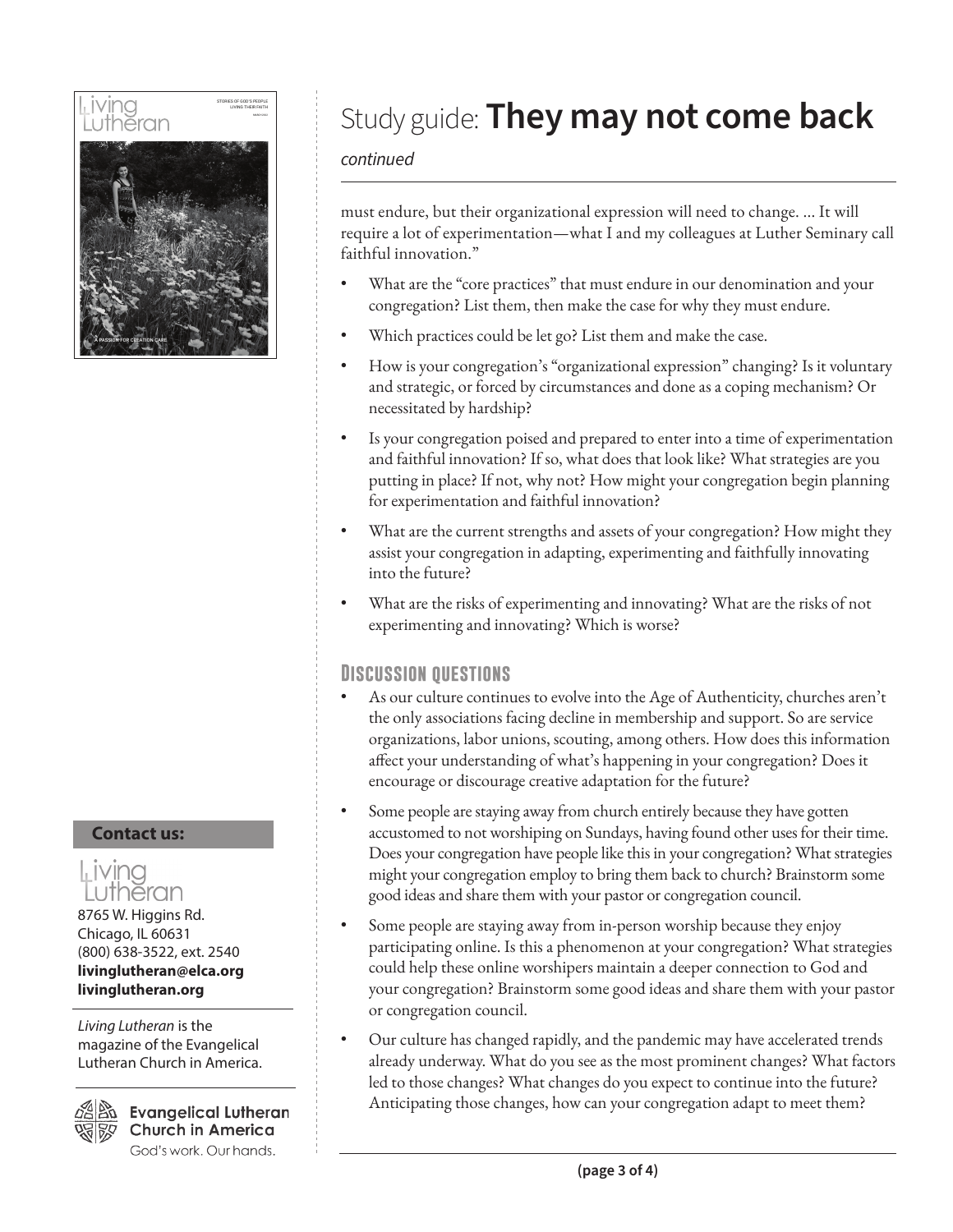

### **About the study guide author:**

#### **Rob Blezard**

is pastor of St. Paul Lutheran Church in Aberdeen, Md. He earned a Master of Divinity degree



from Boston University School of Theology and has done further study at the Lutheran Theological Seminary at Gettysburg (Pa.), now called United Lutheran Seminary.

### **Contact us:**

### Living Lutheran

8765 W. Higgins Rd. Chicago, IL 60631 (800) 638-3522, ext. 2540 **livinglutheran@elca.org livinglutheran.org**

*Living Lutheran* is the magazine of the Evangelical Lutheran Church in America.



**Evangelical Lutheran Church in America** God's work. Our hands.

# Study guide: **They may not come back**

### *continued*

- While our culture has changed, do you think people's need for spiritual connection and growth has changed? Explain. Has the gospel of Jesus changed? How can our church preach and teach the gospel to a new generation?
- Not all congregations are facing decline. In your synod or region, which congregations are holding their own? Which are growing? What would explain their stability or growth in the age of COVID-19? Would those approaches work for your congregation?
- How is the Spirit guiding and leading your congregation to adapt, experiment and innovate in this time of change? How are your leaders and congregation prayerfully discerning the future?
- The Christian faith has endured for 2,000 years despite obstacles, setbacks and dramatic shifts in cultures. How has it survived and thrived? What has guided and empowered the church through thick and thin? Won't the Christian witness survive this latest setback and cultural shift? What will enable the church not only to survive but thrive?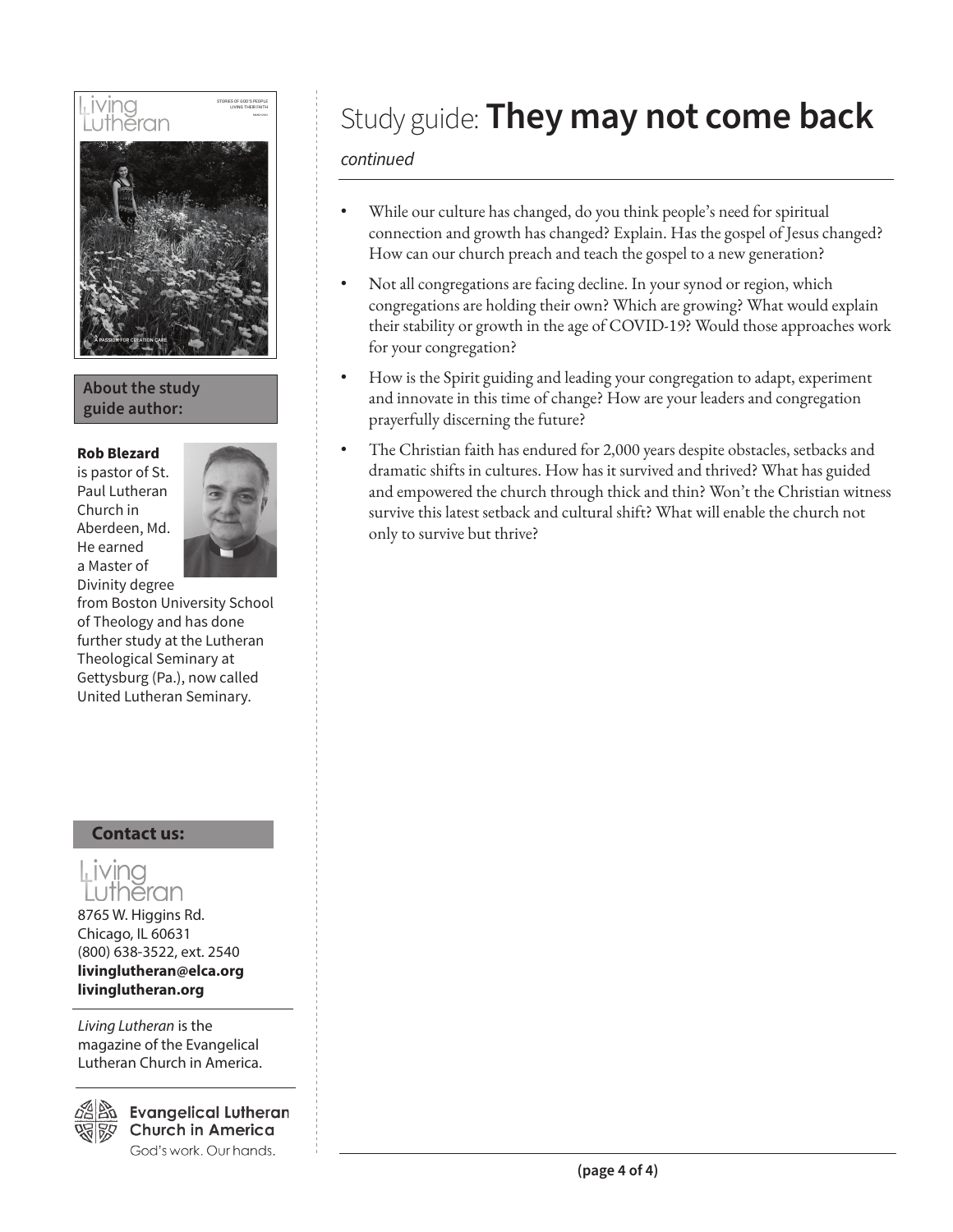# **They May Not Come Back**



When in-person worship resumed last year, congregations across America saw significant decreases in their pre-pandemic attendance rates. It's true that some congregations have grown over

the last two years, but the more common story is one of decline—in some places, 40% or more.

There are multiple reasons for this: some people are still concerned about safety as the pandemic